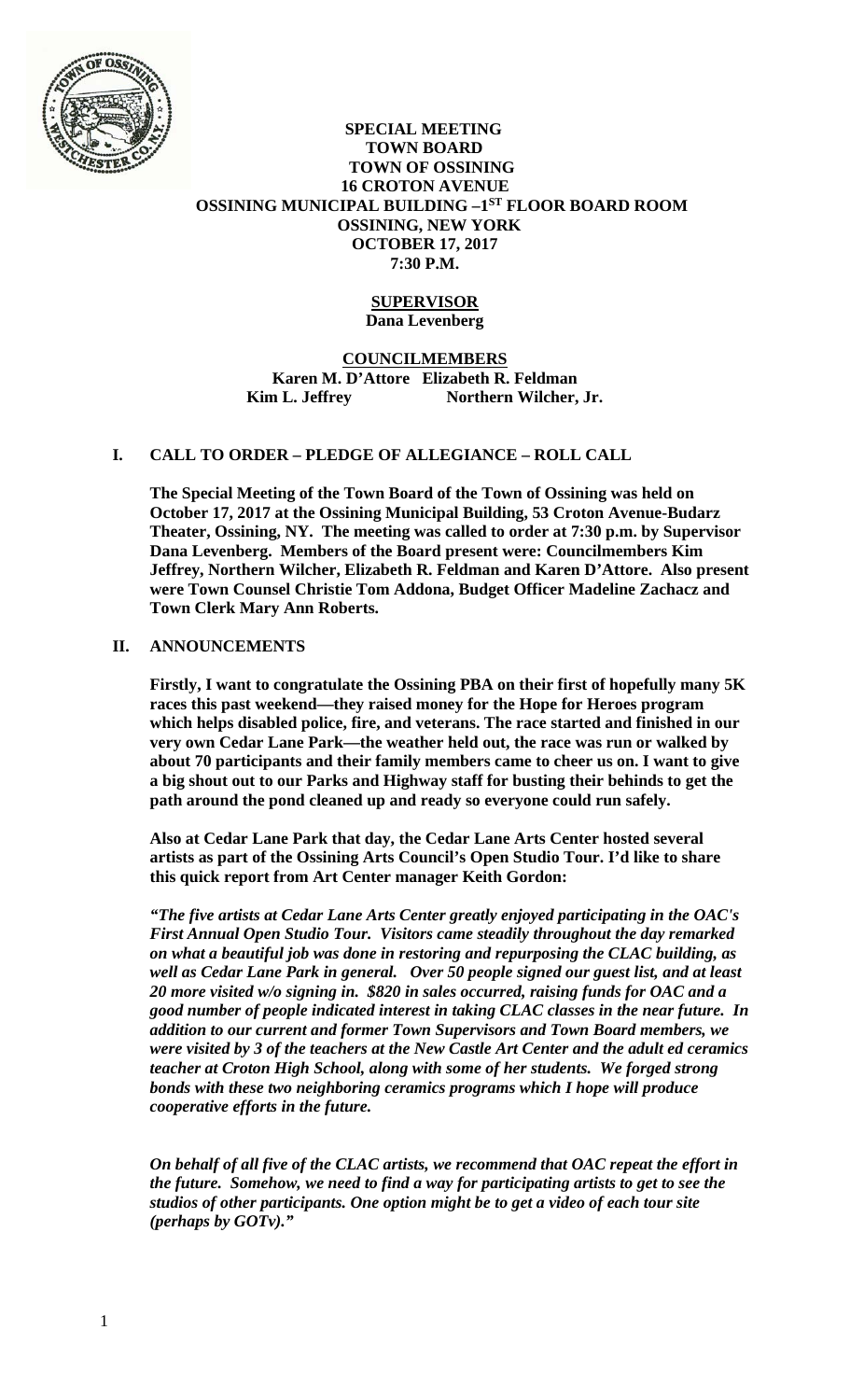**I also want to remind everyone that Route 134 at Route 9A is back open and looking fine. The State did a great job, as did the Village and Town Crews. We are THRILLED to have these projects completed, which have unfortunately been stalled for many years. It is a real win for our community to finally get this done, and I want to thank our Highway Superintendent Michael G. O'Connor and his crew, our Water Superintendent Andy Tiess and the Village staff, and our friends at the DOT for their attention to detail and their quick work.** 

**While that work is complete, the work a bit farther down 9A has just begun. As you may recall, this is a Village of Briarcliff project that is being partially funded by the Town of Ossining and New York State, with in kind support from Westchester County. The project at the North State Road and 9A intersection is well underway, and you can see the right hand turning lane from the North-bound lane already taking shape. We will continue to update you as this work progresses.** 

**This Thursday, October 19th, the Ossining Documentary and Discussion Series will host a screening of Swim Team, a film that chronicles the formation of a competitive swim team comprised of students along the autism spectrum. The screening will be followed by a panel discussion featuring, among others, Alison McIntyre, OHS graduate and Behavior Analyst for the Ossining School District. This free event begins at 6:30PM in the Ossining Public Library's Budarz Theater.** 

**The Ossining Historical Society Museum's 86th Annual Dinner and Silent Auction,**  which will take place on Friday night, October 20<sup>th</sup>, at The Briarcliff Manor on **Studio Hill Road at 6PM. Tickets may still be available-- call (914) 941-0001 to secure your spot for this event.** 

**Ready to kick off the Halloween season a little early? At 9:30AM on Saturday the 21st, the Village of Briarcliff Manor, along with their Recreation Department and Fire Department, will host the annual Ragamuffin Parade. The parade marches from in front of the Engineering building at 1360 Pleasantville Road-- costumed marchers will process through the Village to the Fire Department parking lot, where goody bags, refreshments and entertainment will be waiting!** 

**Saturday, October 21st is going to be a very busy day around Ossining. Beginning at 9AM, the Ossining Historic Cemeteries Conservancy will be hold their last gravestone cleaning for the season at Sparta Cemetery. As always, no experience is required—just a willingness to learn and maybe get a little soggy.** 

**That same afternoon and evening, you can also experience "The Roots of American Folk Music" at the Jug Tavern. Tim Rowell on banjo and Ambrose Verdibello on fiddle will be performing at 3PM and 7PM—seats will be limited for both time slots, so be sure to email events@jugtavern.org for reservations. If you have seen Tim and Ambrose perform before, which I have, you know this is an Ossining event not to be missed.** 

**Also on Saturday, October 21st, the Ossining Arts Council will host "Off the Wall" and a "Souper Supper" at the Steamer Fire House on Main Street. There will be art for sale in all price ranges-- what better holiday gift could you give than a piece of original artwork? You can also come for the Opening Reception "Souper Supper," which will feature a variety of homemade dishes served in handmade ceramic bowls that you can take home with you! The bowls are limited, so be sure to arrive right at 6:30PM to make sure to get yours. \$25 will buy you two plentiful and delicious servings of food, plus salad, bread and dessert! A variety of beverages will be on sale at the bar. \$15 for those of you who arrive too late to get a handmade bowl. Visit www.ossiningartscouncil.org for more information.**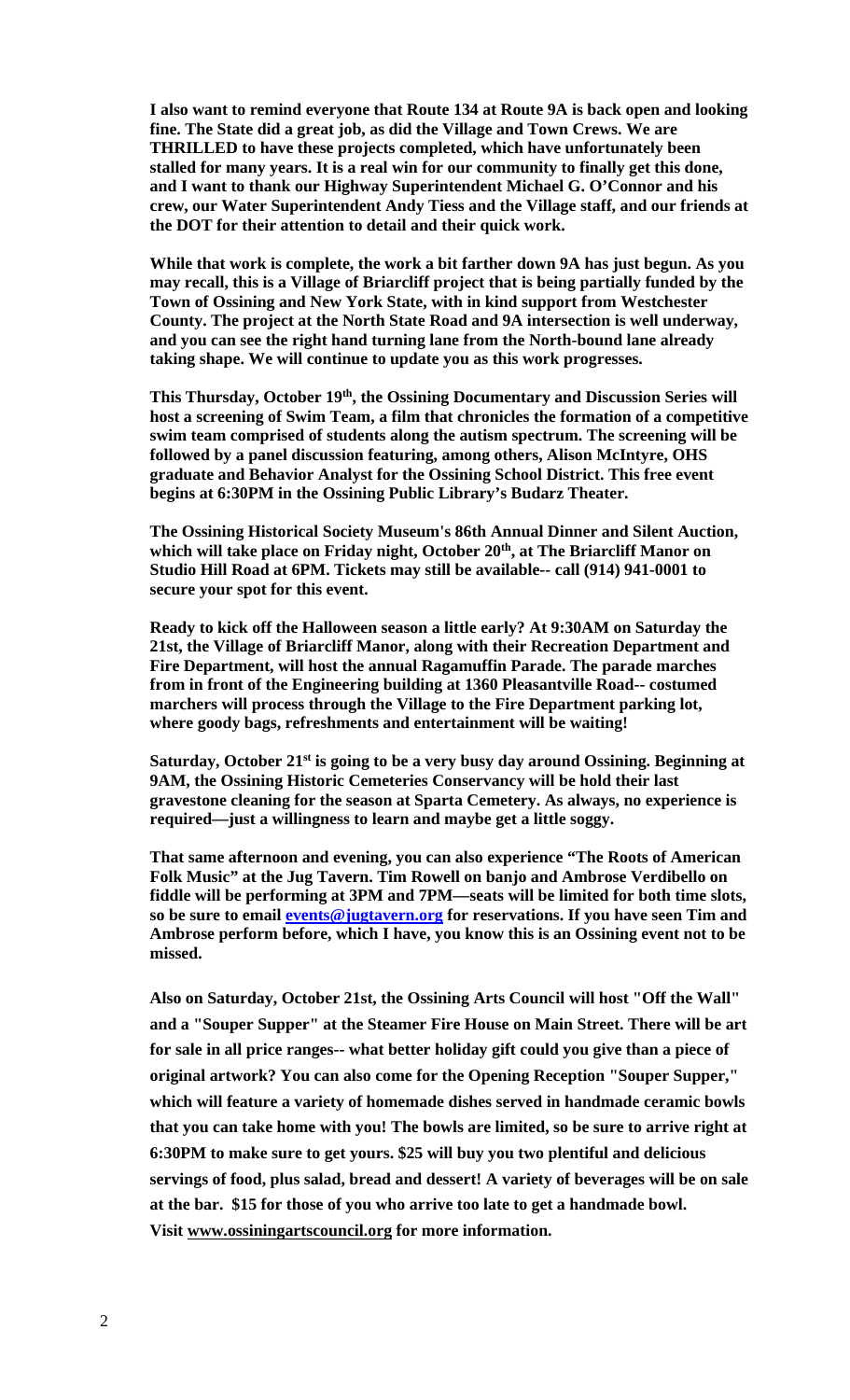**The Mike Risko Music School will be joining other local musicians at the "Rock 2 Rebuild" event on Sunday, October 22nd. A group of Westchester Musicians will be playing the music of The Band, The Grateful Dead and the Allman Brothers Band between 1PM and 5PM at the Shenorock Shore Club in Rye to raise money for hurricane relief. Tickets are \$40 per person or \$10 if you're a student—visit www.rock2rebuild.org for more information on this fun afternoon out for a great cause.** 

**Another great event at month's end? The 3rd Annual Howloween Parade for Pets and Kids, presented by the Ossining Uptown Alliance, is a chance for your kids and the family pooch to strut their stuff and show off their Halloween spirit. Kids and pets in costume will gather at 11AM on Saturday, October 28th at the Ossining Elks Club at 118 Croton Avenue, and will march up the hill to the Mike Risko Music School, where there will be activities, snacks and prizes for all. This fun event is sponsored by The Elks Club, the Mike Risko Music School, Dragonfly Yoga, Posh Pets, Greg Perry Photography and Family Veterinary Care.**

**I want to take another opportunity to plug Forest O' Fears, the haunted hayride**  coming to Cedar Lane Park on Friday, October 27<sup>th</sup> and Saturday, October 28<sup>th</sup>. **Our ghoulish gang has been hard at work turning our peaceful park into a Halloween hangout, and you're invited to join us. Visit www.forestofears.org to snag your tickets for this annual event—tickets** *will* **sell out and no hayride tickets will be available for purchase at the event itself. If the spooky stuff isn't for you, not to worry—our Halloween Village will have plenty of crafts, games and activities for our youngest party animals, and we will also have Gyro Uno and Abeetz Pizza food trucks on site to sell you some tasty treats.** 

Finally, I bet our Board is excited that October 31<sup>st</sup> is a 5<sup>th</sup> Tuesday, because that **means everyone can attend the 2nd Annual Halloween Spooktacular! All are welcome between 6PM and 8PM to join the party on Main Street, for the Ossining Police Department and Ossining Recreation & Parks Department "Trunk or Treat." You can dance to some great music, strut your stuff in the costume parade, and, oh yeah, grab a few handfuls of candy! We encourage everyone to check out this safe, family-friendly Halloween event on Tuesday the 31st.** 

## **III. PUBLIC COMMENT ON AGENDA ITEMS**

# **IV. BOARD RESOLUTIONS**

## **A. Approval of Minutes-Regular Meeting**

**Councilmember Jeffrey moved and it was seconded by Councilmember Feldman that the following be approved:** 

**Resolved, that the Town Board of the Town of Ossining hereby approves the September 26, 2017, Minutes of the Regular Meeting as presented.** 

#### **Motion Carried: Unanimously**

#### **B. Stipulation of Agreement between Town of Ossining and Local 456**

**Councilmember Feldman moved and it was seconded by Councilmember Jeffrey that the following be approved:** 

**BE IT RESOLVED, that upon recommendation of the Town Supervisor, the Town Board hereby ratifies and approves the Stipulation of Agreement regarding John**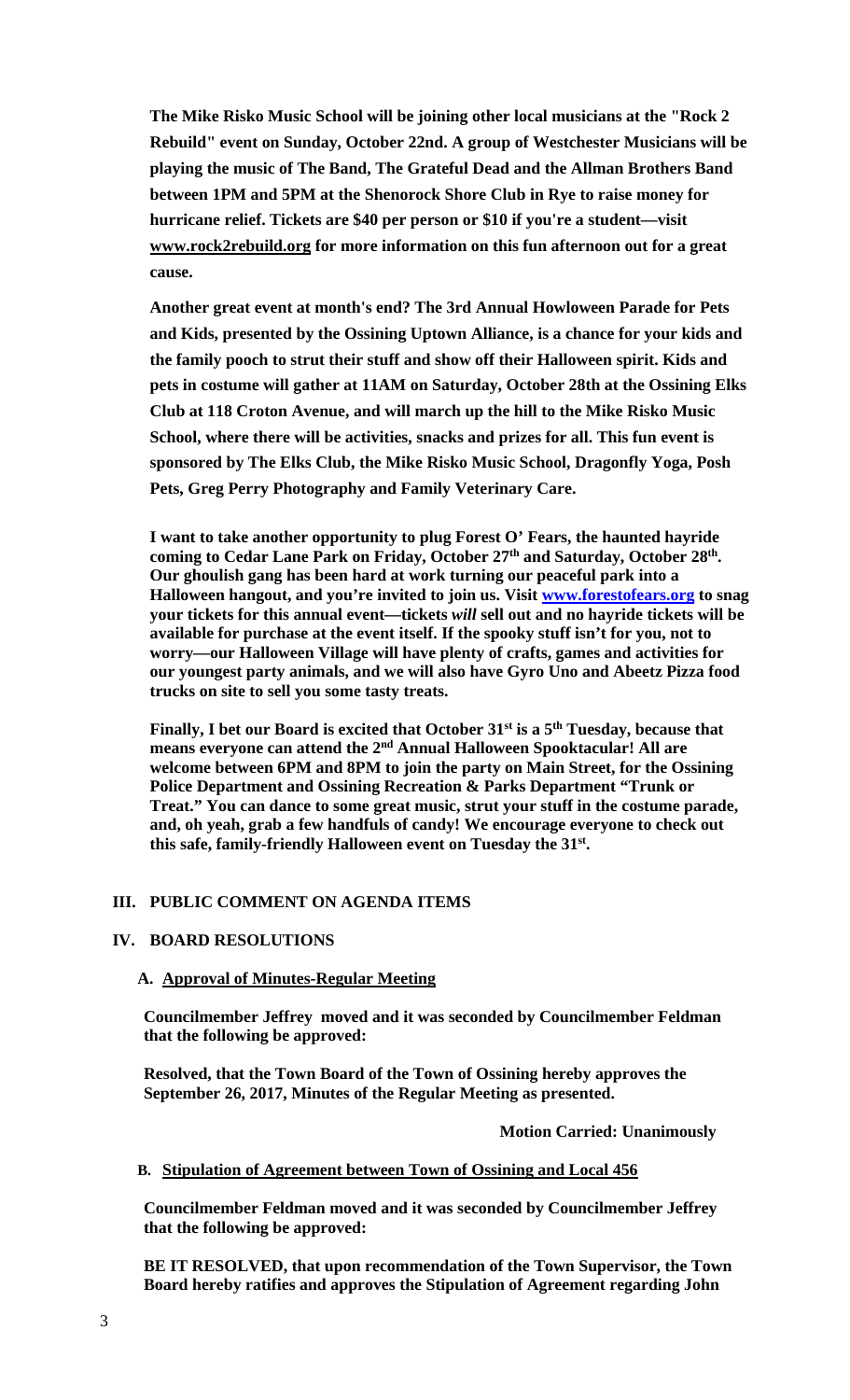**Orlando, between the Town and Local 456, International Brotherhood of Teamsters, Chauffeurs, Warehousemen and Helpers of America, AFL-CIO, effective October 18th, 2017; and** 

**BE IT FURTHER RESOLVED that the Town Supervisor is authorized to execute the Stipulation on the Town's behalf.** 

 **Motion Carried: Unanimously** 

#### **C. Amended Resolution: Acceptance of High Bid- 15 Meadowbrook Drive**

**Councilmember Wilcher moved and it was seconded by Councilmember Feldman that the following be approved:** 

**Whereas, the Town Board of the Town of Ossining passed a resolution on August 22nd, 2017, accepting the high bid for the auctioned property at 15 Meadowbrook Drive; and** 

**Whereas, the Receiver of Taxes has informed the Board that an additional buyer's name must be added to the title and deed;** 

**Be it Resolved, that the Resolution from August 22nd regarding the above be replaced by the following:** 

*"Whereas, pursuant to a judgment of foreclosure for unpaid taxes, entered by the Supreme Court of The State of New York, Westchester County, the Town of Ossining conducted an auction of foreclosed properties at 16 Croton Avenue at 1PM on July 25th, 2017, in order to sell off properties with delinquent taxes owed to the Town of Ossining, one of which was 15 Meadowbrook Drive, Tax ID# 89.7-1-60; and* 

*Whereas, all present had the opportunity to register and become "Qualified Bidders" to bid on the two properties for sale, under the condition that the party offering the highest purchase price would be awarded the property, subject to a resolution approving such sale by the Town Board of the Town of Ossining; and,* 

*Whereas, the top two highest bidders declined moving forward with the purchase, and the Town instituted a sealed bid auction for the top three bidders with a minimum bid of \$300,000, as authorized by Town Board resolution on August 8th, 2017, accompanied by a document outlining the terms and conditions of said bid solicitation; and* 

*Whereas, Mr. Luis Arevalo and Ms. Blanca Nambel were the successful bidders at a bid price of \$300,100.50; and* 

*Now therefore, be it Resolved that the Town accepts the high bid of \$300,100.50 for the property at 15 Meadowbrook Drive, submitted by Mr. Luis Arevalo and Ms. Blanca Nambel, and the Town is authorized to accept a deed for the property from the Receiver of Taxes in a form approved by Counsel to the Town and The Town Supervisor is authorized to execute a deed as well as all required transfer documents in forms acceptable to Counsel to the Town, effectuating the sale of the premises to the high bidder upon receipt by the Town of the bid price; and*

*Be it Further Resolved, that upon conveyance of the property to the high bidder, the bidder will pay all real property taxes for the property, as adjusted from the date of conveyance, with all additional accrued interest and/or penalties that may have accrued against the property for unpaid taxes through the day of conveyance being hereby waived."* 

**Motion Carried: Unanimously**

### **V. ADJOURNMENT –WORK SESSION**